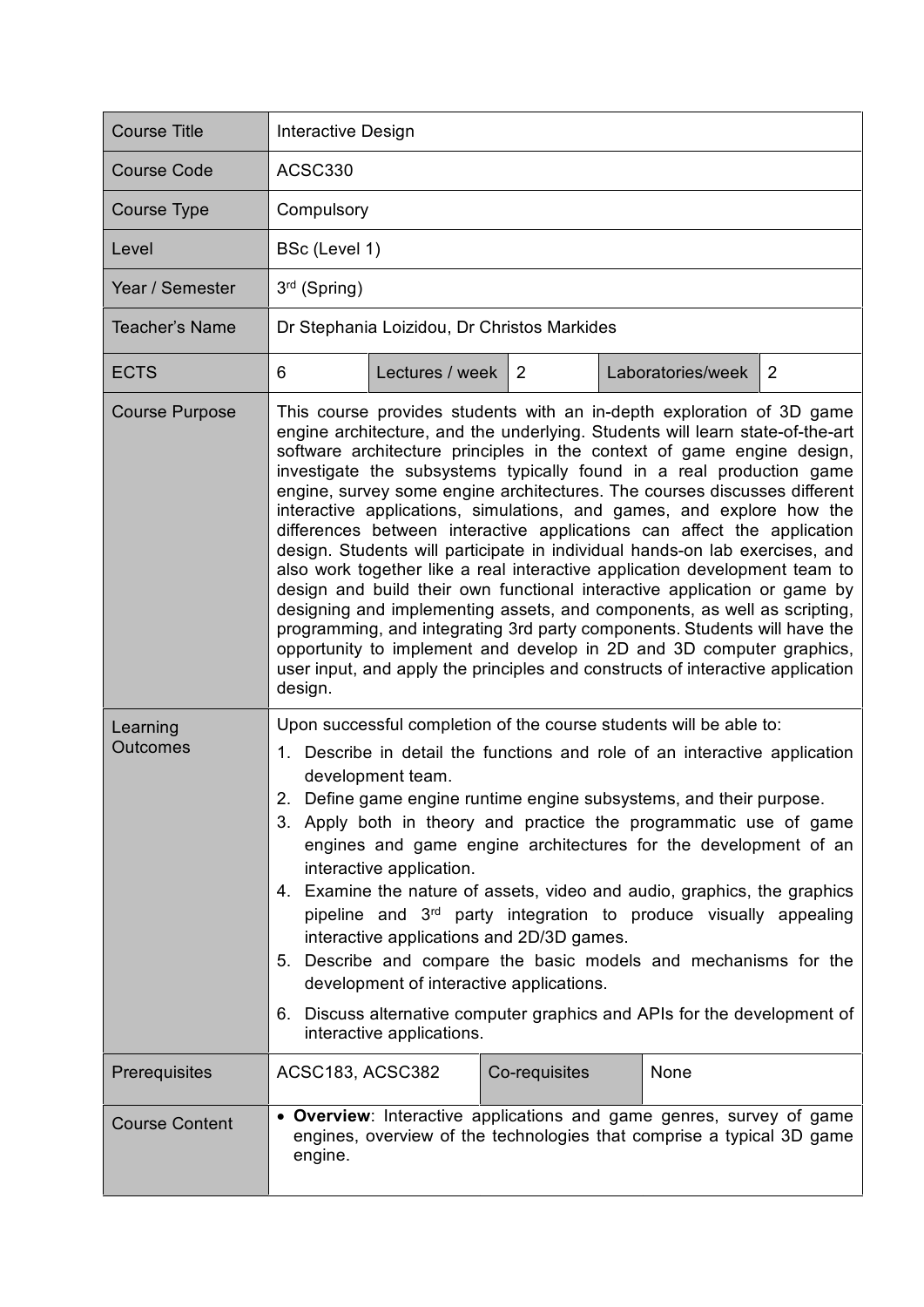|                         | • Game Engine Architecture: Overview of the technologies that comprise<br>a typical 3D game, survey of runtime engine subsystems, survey of tools<br>and the asset pipeline.                                                                                                                                                                                                                                                                                                                                                                                                                                                                                                                                                                                                                                                                                                               |
|-------------------------|--------------------------------------------------------------------------------------------------------------------------------------------------------------------------------------------------------------------------------------------------------------------------------------------------------------------------------------------------------------------------------------------------------------------------------------------------------------------------------------------------------------------------------------------------------------------------------------------------------------------------------------------------------------------------------------------------------------------------------------------------------------------------------------------------------------------------------------------------------------------------------------------|
|                         | • 3D Math for 3D Graphics: Points, vectors and Cartesian coordinates,<br>vector operations, dot and cross product, 2D and 3D matrices,<br>homogeneous coordinates, hierarchical coordinate frames, change of<br>basis, introduction<br>to quaternions, comparison<br>of<br>rotational<br>representations, spheres, lines, line segments and rays, planes, and<br>Splines.                                                                                                                                                                                                                                                                                                                                                                                                                                                                                                                  |
|                         | • 3D Rendering: Triangle meshes and tessellation, coordinate spaces and<br>rendering transformations, lighting, color and texturing basics, the virtual<br>camera and projection.                                                                                                                                                                                                                                                                                                                                                                                                                                                                                                                                                                                                                                                                                                          |
|                         | • The Graphics Pipeline: Review triangle meshes, materials, texturing,<br>transformation, lighting basics, pipelining concepts, the rendering<br>pipeline, tools stage, asset conditioning stage, application stage, visibility<br>determination and primitive submission, geometry processing and<br>rasterization stages, GPU architecture, introduction to global illumination<br>and programmable shaders.                                                                                                                                                                                                                                                                                                                                                                                                                                                                             |
|                         | • Time and the Game Loop: The rendering loop, the game loop, game<br>loop architectural styles, abstract timelines, measuring and dealing with<br>time.                                                                                                                                                                                                                                                                                                                                                                                                                                                                                                                                                                                                                                                                                                                                    |
|                         | • Human Interface Devices: Types of human interface devices,<br>interfacing with a HID, Handling various types of inputs, outputs, game<br>engine HID systems, dead zone, detecting button-up and button-down,<br>chords, sequences and gestures, control remapping, and context-<br>sensitive controls.                                                                                                                                                                                                                                                                                                                                                                                                                                                                                                                                                                                   |
|                         | • Fundamentals of Character Animation: Types of character animation,<br>skeletons and poses, clips and the local time line, and skinning,                                                                                                                                                                                                                                                                                                                                                                                                                                                                                                                                                                                                                                                                                                                                                  |
|                         | • Collision Detection: Collision detection basics, sphere vs sphere, axis-<br>aligned bounding boxes, other collision primitives, and optimization,<br>broad phase, narrow phase, and spatial subdivision.                                                                                                                                                                                                                                                                                                                                                                                                                                                                                                                                                                                                                                                                                 |
| Teaching<br>Methodology | The course will combine theoretical aspects of interactive application and<br>game design with practical work in implementation using the Unity cross-<br>platform framework. Delivery will be based on 2 periods of labs and 2<br>periods for the theoretical part of the course. Laboratory work will mainly<br>consist of introducing students to the practical and students are expected<br>to complete the practical outside contact hours. Students are expected to<br>find references from the library and on the Internet to complete their<br>practical work. The purpose of the assignment is to gain experience in<br>taking an original interactive application or game through the entire<br>process: from concept to completion. Each student will work on their<br>assignment throughout the semester, culminating in a complete interactive<br>application or game design. |
| <b>Bibliography</b>     | Textbooks:<br>J. Gregory, "Game Engine Architecture", 3rd Edition, CRC Press,<br>٠<br>2018, ISBN: 9781138035454.<br>Paris Buttfield-Addison, Jonathon Manning, Tim Nugent, "Unity Game<br>٠<br>Development Cookbook", O'Reilly Media, 2019 (ISBN-13: 978-                                                                                                                                                                                                                                                                                                                                                                                                                                                                                                                                                                                                                                  |